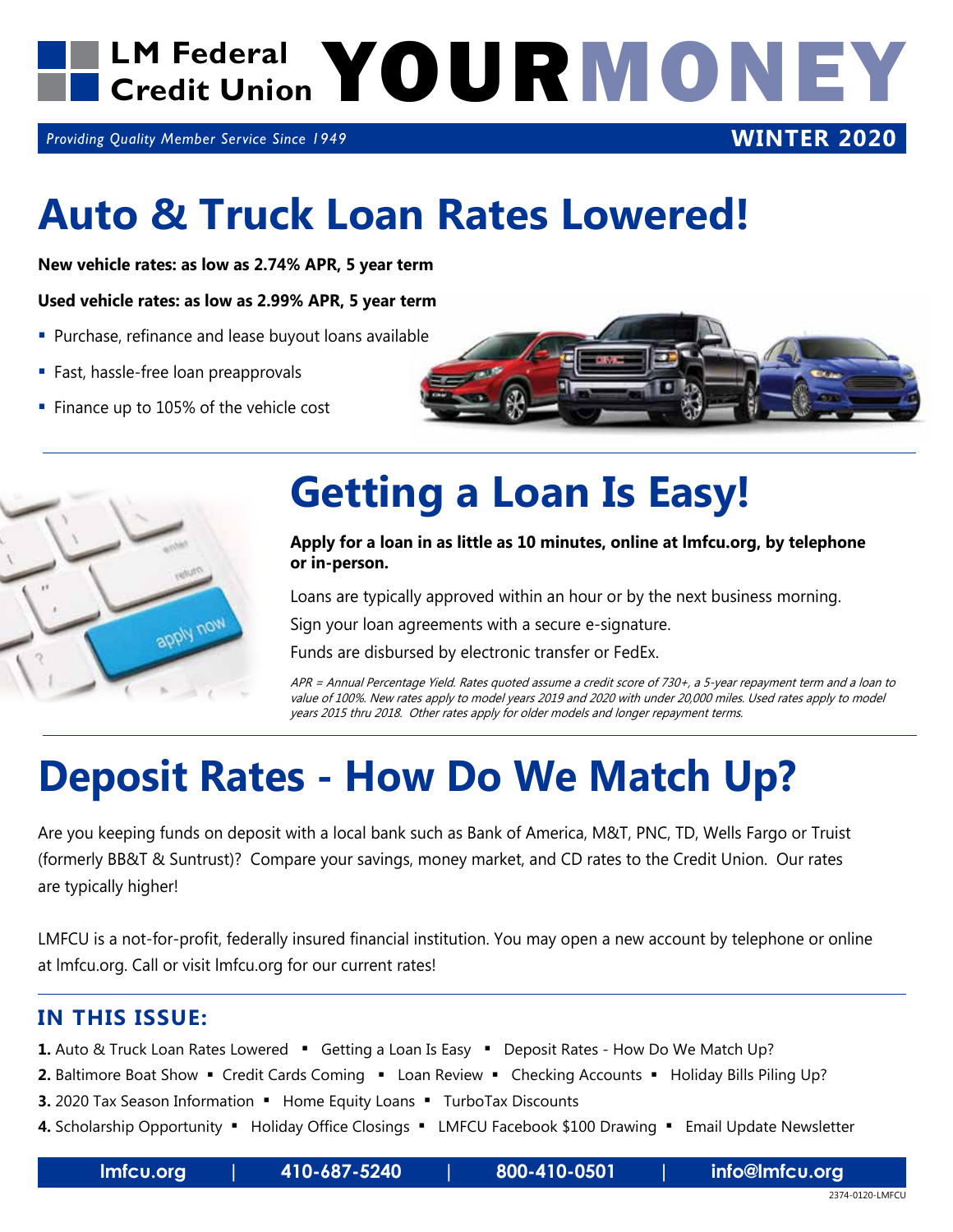### **Going to the Baltimore Boat Show?**

#### **January 23 - 26, 2020 | Baltimore Convention Center**

#### **But we can finance your boat purchase!**

- Power Boats Pontoon Boats Boat Trailers Sailboats
- Boats with Outboard Motors Personal Watercraft

#### **Refinance loans are also available.**

Credit Union Loan Advantages:

- Apply in-person, online or by phone
- More than competitive rates and payments

### **Schedule Your Annual Loan Review**

Let us review your current loans with all lenders to see if you can lower your interest rates, reduce your monthly payments, or prepare for retirement.

### **Coming Early 2020: Credit Cards**

#### **We will release our new Visa Credit Card program later in January!**

#### **Our program will include;**

- Pay 0% for the first 6-months
- No annual or over limit fees
- Rates as low as 7.9% Annual Percentage Rate
- **Balance transfer option**
- **Rewards program**

**Watch for future information with further details.**



### **Unhappy With Your Checking Elsewhere?**



Switching your account to the Credit Union is easier than you might think! Our switch kit will help you transfer all of your deposit, withdrawal, bill payment and other features to your new account.

**You will receive a bonus<sup>\*</sup> of up to \$100** if you open a new checking account with direct deposit and a VISA Check Card. Take a new loan of \$5,000+ and get an additional \$50 bonus. Students are exempt from the direct deposit requirement. **LMFCU Services include:**

- 
- 
- 
- 
- **Examents Conding & Mobile Banking <b>Internet Bill Pay** Pree Checking Option
- Mobile Wallet Mobile Deposit CardNav Mobile app (card controls)

\*Restrictions apply, \$50 bonus for Free Checking, \$100 bonus with Regular Checking.

### **Holiday Bills Piling Up? Time For a Debt Checkup? Refinance and Save!**

- Personal/debt consolidation loans up to \$25,000 Loans for those with less than perfect credit
- Home Equity loans up to \$200,000 Finalize your personal or auto loan with a secure e-signature!
- $\blacksquare$  Auto, boat & RV motorcycle refinance loans  $\blacksquare$  Low rates, flexible terms, multiple repayment options

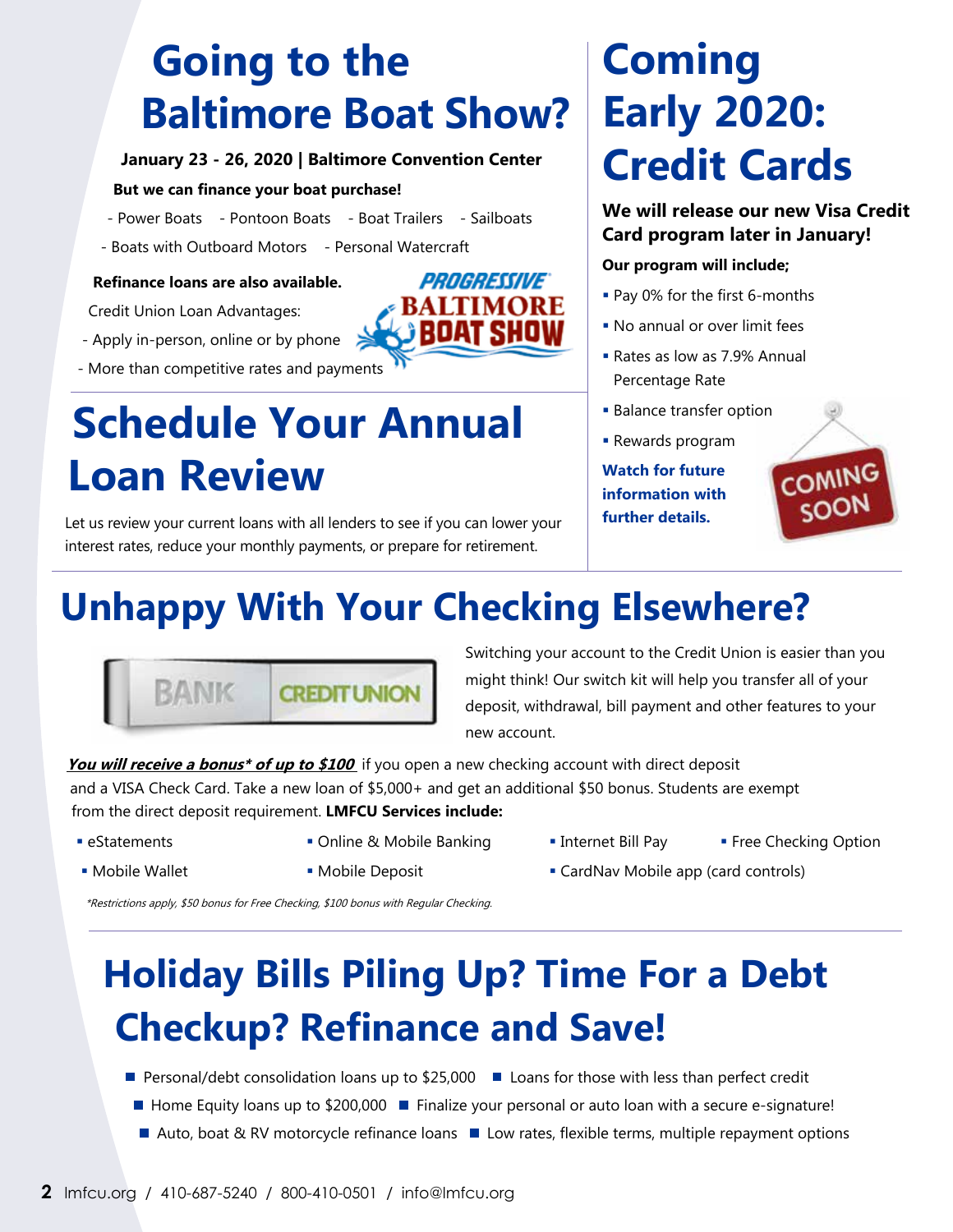# **We Have What You Need For The 2020 Tax Season**



#### **Hold Onto That Account Statement**

The enclosed statement lists the dividend (savings interest) and loan interest amounts paid during 2018. You will also be sent form 1099-INT for taxable dividends of \$10 or greater and form 1098 for mortgage interest paid of \$600 or greater.

#### **Tax Refund? Direct Deposit To Your Account**

If you are entitled to a refund of state and/or federal income tax, you have the option of having your refund sent electronically to your LM Federal account. Use direct deposit to get your refund faster!

#### **LM Federal's routing number: 252076390**

#### **Discount on Tax Preparation**

With TurboTax<sup>®</sup> it's easy to do your own taxes. TurboTax coaches you every step of the way to the biggest refund you deserve. You can now prepare, print and e-file simple federal tax returns FREE with TurboTax Federal Free Edition. Save up to \$15 on other TurboTax federal products.

#### **Visit lmfcu.org for details.**

#### **Important IRS Contact Information:**

**Web address:** www.irs.gov **Tax Forms:** 800-829-3676 **Refund Status:** 800-829-4477 **Refund Hotline:** 800-829-1954 **Maryland Comptroller:** 1-800-MD-Taxes

or 410-260-7980

## **Home Equity Loans!**

- Open a new home equity line of credit Introductory 2.49% APR!\*
- Ongoing rates as low as Prime minus ½% (currently 4.25% APR)
- Fixed rate home equity loan rates as low as 3.99% APR\*
- **Low minimum payments and no closing costs\*\***

#### **Questions? Call 800-410-0501 or visit lmfcu.org**

APR = Annual Percentage Rate. 2.49% rate available for the first 6 months. Fixed rate assumes a 5-year term with an 80% loan to value. Certain restrictions apply. Minimum \$20,000 line or loan required for closing cost waiver. Application must be received by 3/31/2020. Loan must be the 1st or 2nd lien on the property and must be secured by your primary residence in MD, DC, PA, DE or VA. Rates subject to change without notice. Other restrictions apply.